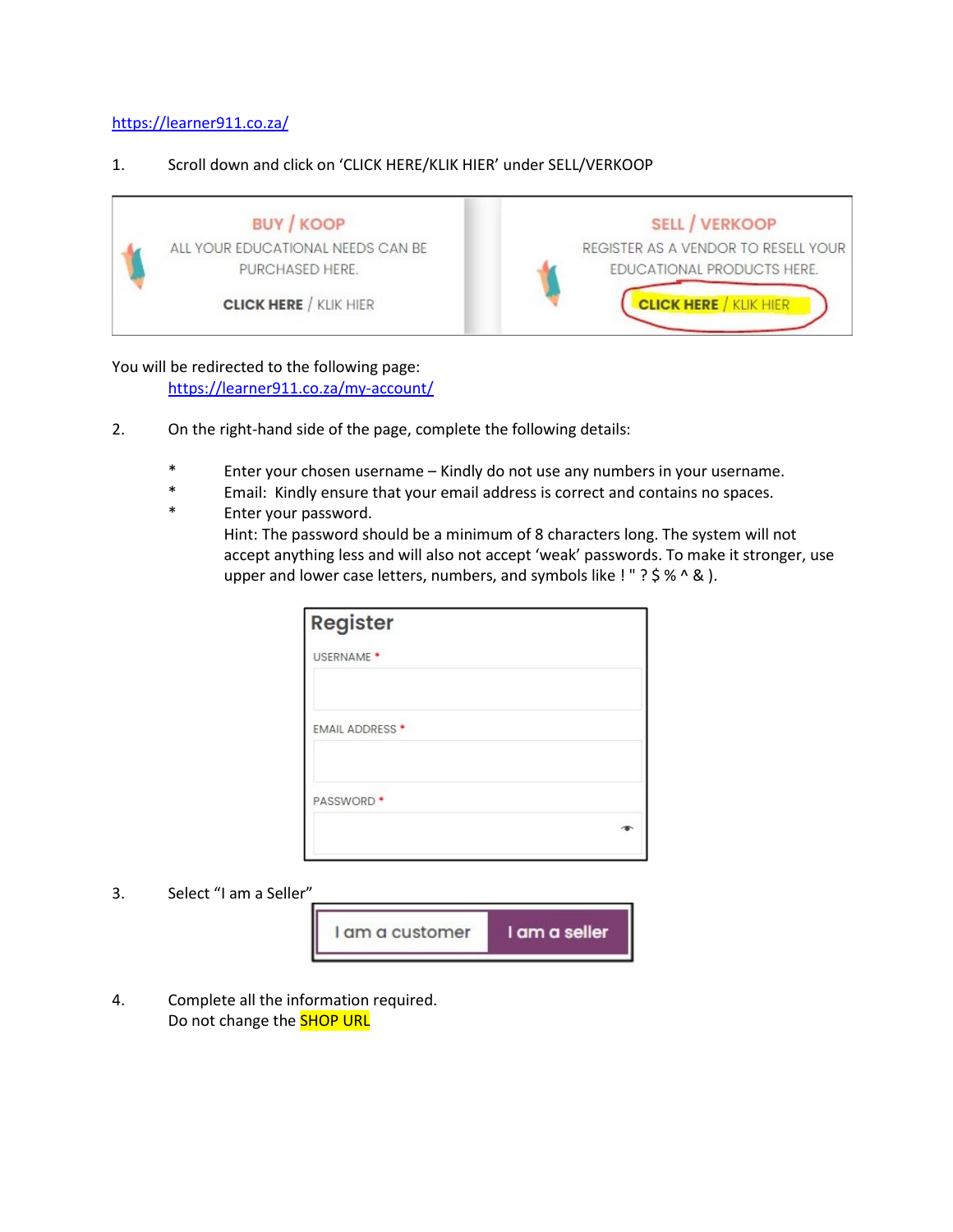| FIRST NAME <sup>*</sup>    |  |  |
|----------------------------|--|--|
| LAST NAME <sup>*</sup>     |  |  |
| SHOP NAME *                |  |  |
| SHOP URL <sup>*</sup>      |  |  |
| eg-webkul<br>PHONE NUMBER* |  |  |
|                            |  |  |

### 5. Once completed click 'Register'

| Your personal data will be used to support your |
|-------------------------------------------------|
| experience throughout this website, to manage   |
| access to your account, and for other purposes  |
| described in our privacy policy.                |
| Register                                        |

6. You will land on the following page. You will not be able to complete your details before your account has been approved.

| 品 DASHBOARD                | Hello <b>dennieurils</b> (not denniumin? Log out)                                                                                                       |
|----------------------------|---------------------------------------------------------------------------------------------------------------------------------------------------------|
| $\Box$ ORDERS              | From your account dashboard you can view your recent orders, manage your shipping and billing addresses, and<br>edit your password and account details. |
| <b>B</b> DOWNLOADS         |                                                                                                                                                         |
| $\circ$<br>ADDRESSES       |                                                                                                                                                         |
| ACCOUNT DETAILS            |                                                                                                                                                         |
| <b>MY FAVOURITE SELLER</b> |                                                                                                                                                         |
| $\leftarrow$ LOGOUT        |                                                                                                                                                         |

Please check your emails to ensure that you received the following two emails: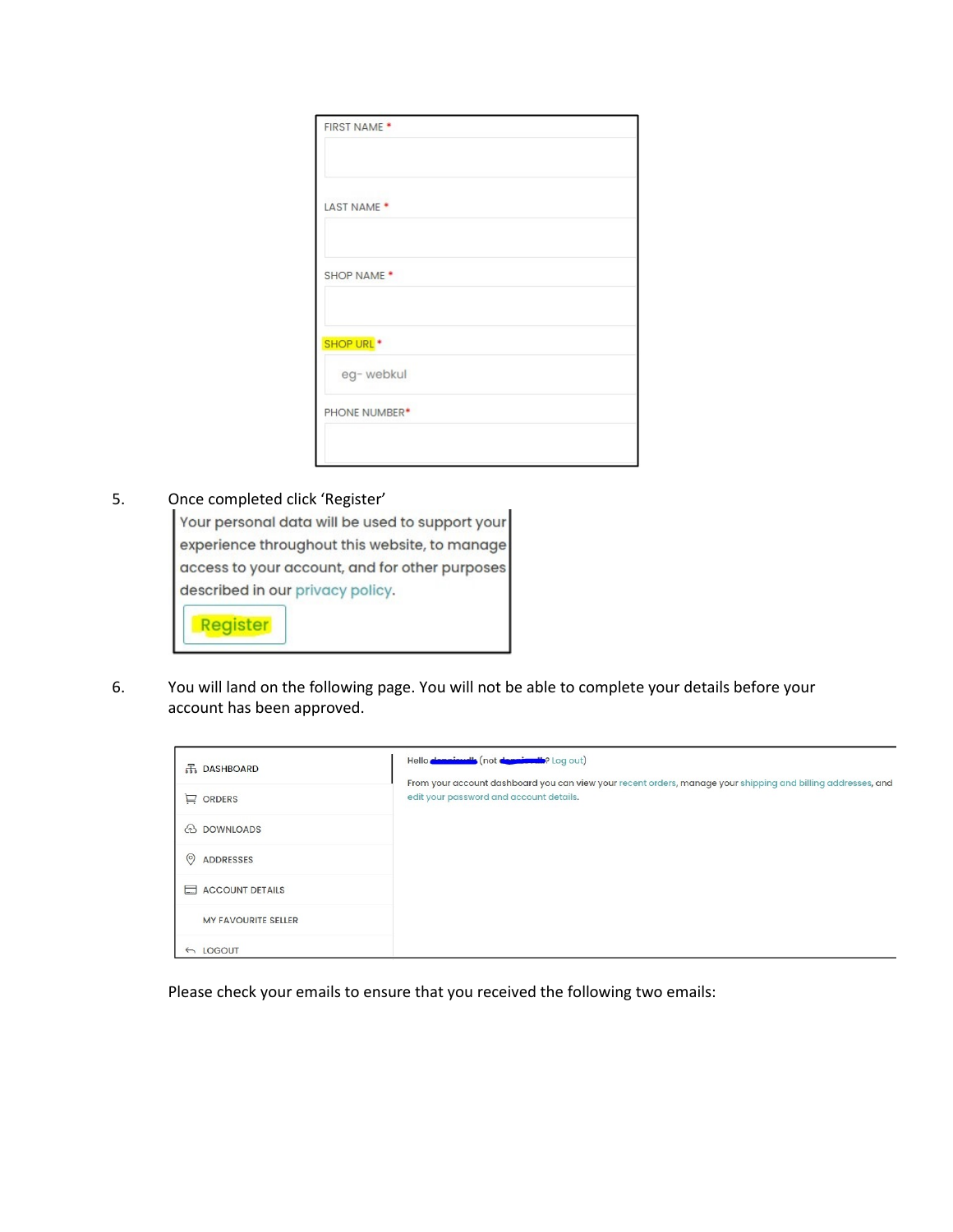

| New seller register                                        |  |
|------------------------------------------------------------|--|
|                                                            |  |
| Hi, o                                                      |  |
| <b>Welcome to Learner 911!</b>                             |  |
| Your account has been created awaiting for admin approval. |  |
| User: $-$                                                  |  |
| User Password :-                                           |  |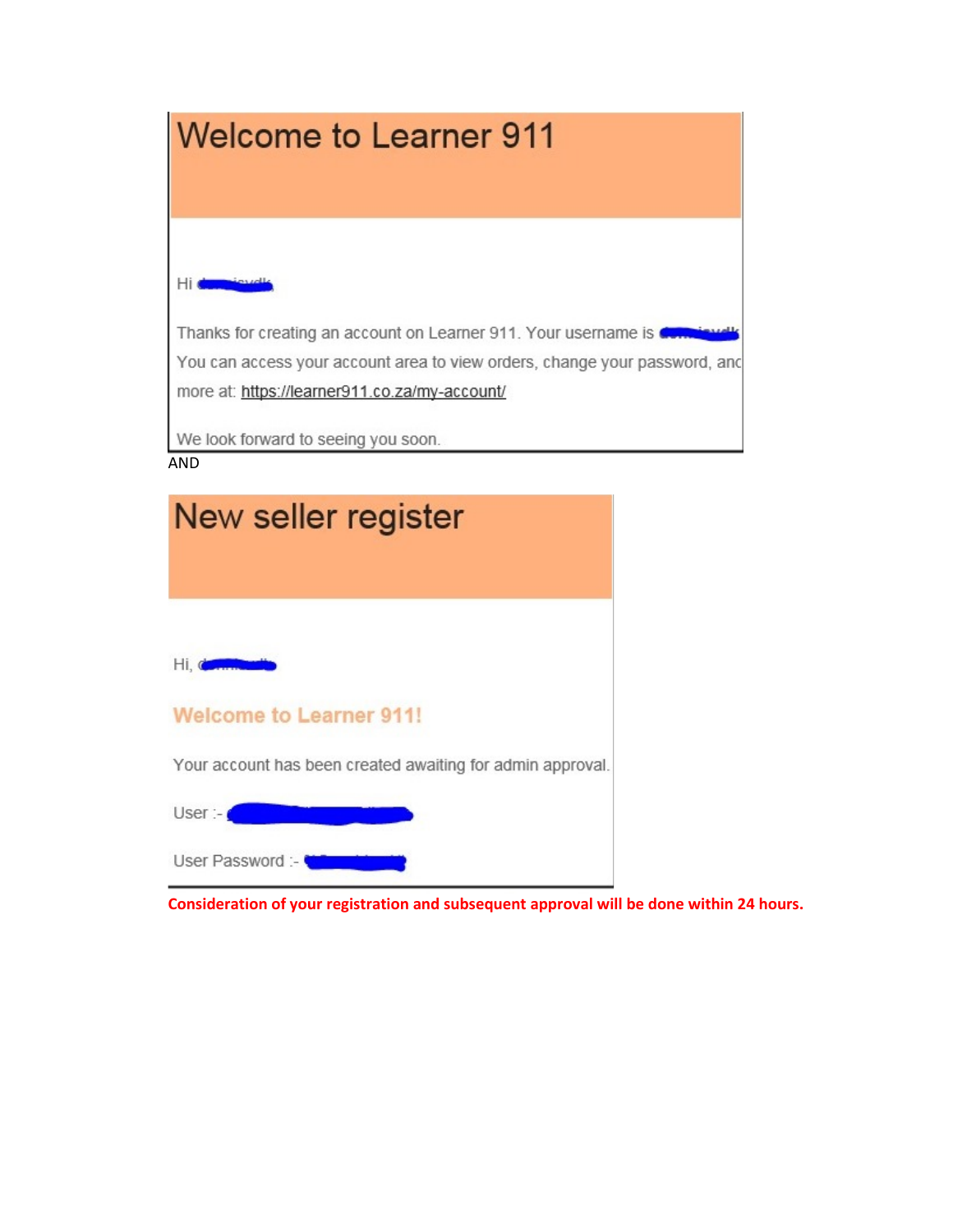7. Once you receive the following email you can continue with setting up your account.

| <b>Welcome to Learner 911</b>                                                                                                                                                                                       |
|---------------------------------------------------------------------------------------------------------------------------------------------------------------------------------------------------------------------|
| <u>diconnail com</u>                                                                                                                                                                                                |
| Thanks for creating an account on Learner 911. Your username is<br>You can access your account area to view orders,<br><b>TANE VALUE</b><br>change your password, and more at: https://learner911.co.za/my-account/ |
| We look forward to seeing you soon.                                                                                                                                                                                 |

8. Return to the website, either by clicking on the link as shown in the email above or to the following web-address[: https://learner911.co.za/my-account/](https://learner911.co.za/my-account/) If you have logged out previously, please log in again:

| Login                        | <b>Register</b>                  |
|------------------------------|----------------------------------|
| USERNAME OR EMAIL ADDRESS *  | USERNAME <sup>*</sup>            |
| <b>PASSWORD</b> *            | <b>EMAIL ADDRESS *</b><br>一      |
| <b>REMEMBER ME</b><br>Log in | <b>PASSWORD</b> *                |
| Lost your password?          | I am a customer<br>I am a seller |

9. You first need to complete the required seller profile information before loading your products.

Click on SELLER PROFILE as highlighted below.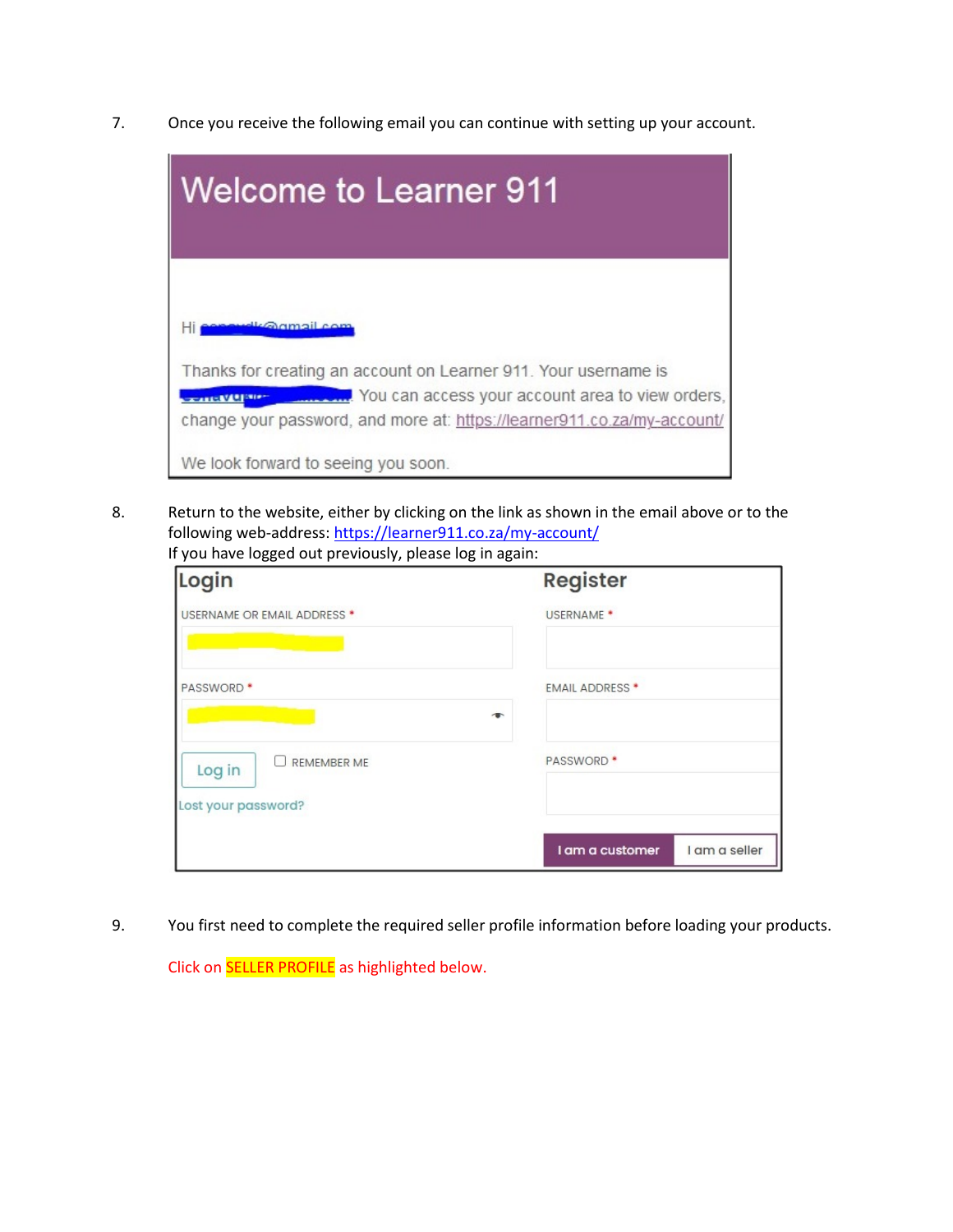

9. Please complete the following information:

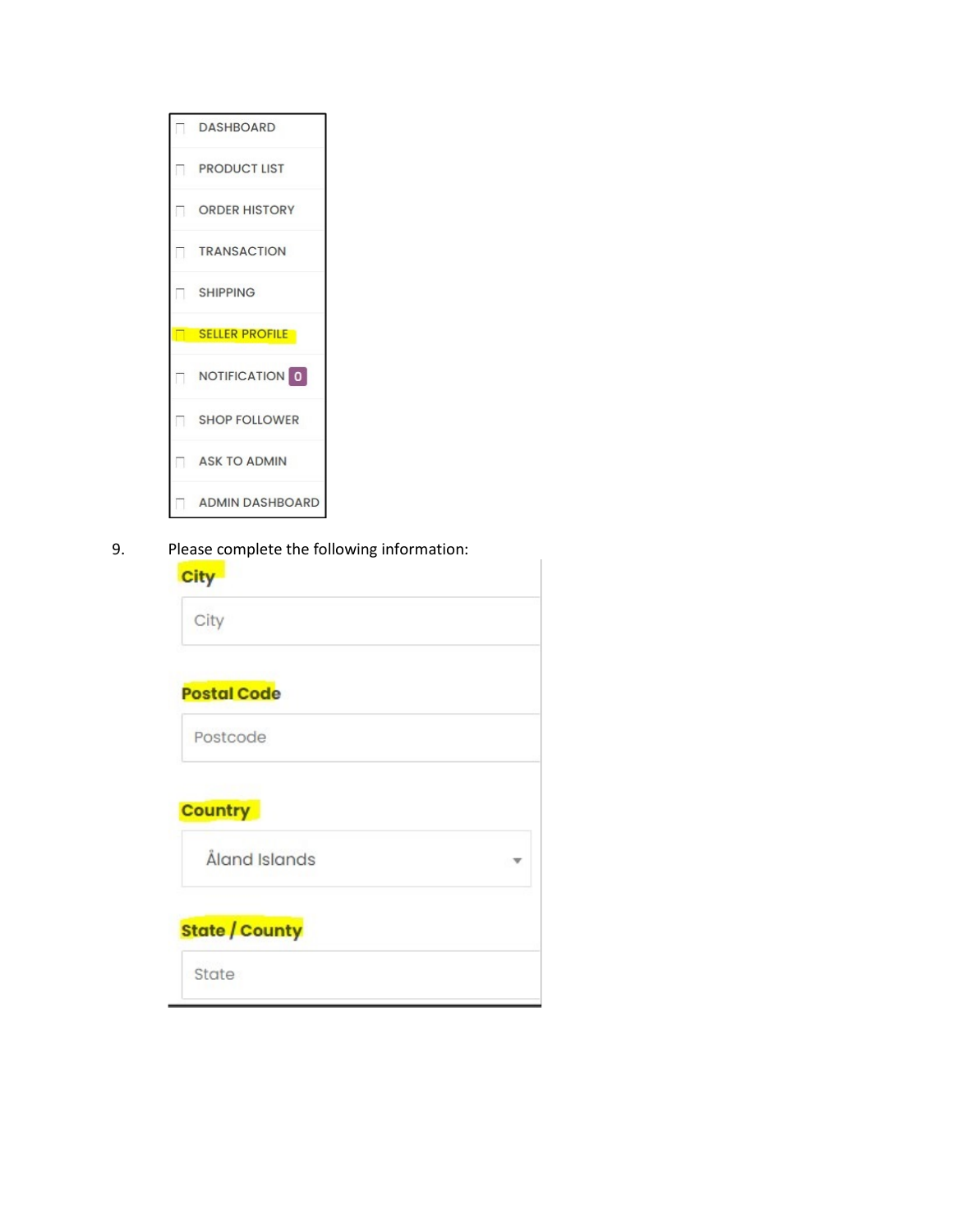#### 11. IMAGES

|                   | <b>User Image</b>                                                    | <b>Shop Logo</b>                                                                       |
|-------------------|----------------------------------------------------------------------|----------------------------------------------------------------------------------------|
|                   | Upload image jpeg or png                                             | Upload image jpeg or png                                                               |
|                   | Upload                                                               | Upload                                                                                 |
|                   | <b>Banner Image</b>                                                  |                                                                                        |
|                   | Show banner on seller page                                           |                                                                                        |
| 11.1              | User Image Optional<br>Optimal size: 110 x 110 pixels; Maximum 100kb |                                                                                        |
| 11.2              | to your customers.<br>Optimal size: 110 x 110 pixels; Maximum 100kb  | Shop Logo Optional but to your advantage to insert a picture that will become familiar |
| 11.3              | Banner<br>Optimal Size: 1920 x 768 pixels; Maximum 100kb             |                                                                                        |
| <b>About Shop</b> | Write a description of your shop.                                    |                                                                                        |

13. Kindly provide the following banking details of the account in which you would like your sales money (less 25% commission) to be paid: Account Holder:

Bank:

Account number: Type of Account.

| <b>Payment Information</b> |  |
|----------------------------|--|
| eg:test@paypal.com         |  |
|                            |  |

14. Click Update

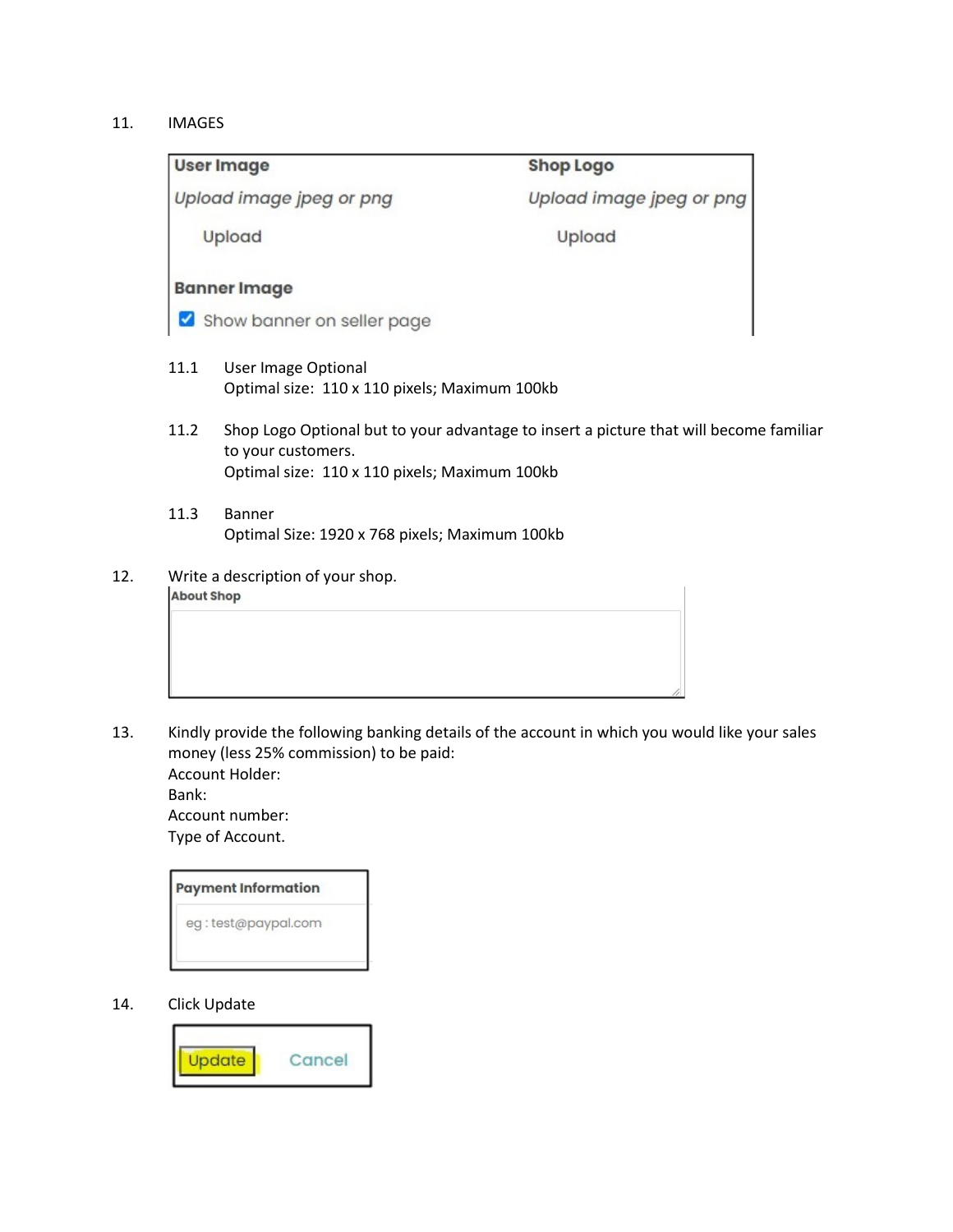### **LOADING OF PRODUCTS**

1. On the left-hand side of your screen please click on 'Product List'

| Seller profile                |                       |  |  |  |  |
|-------------------------------|-----------------------|--|--|--|--|
| Profile updated successfully. |                       |  |  |  |  |
|                               | <b>DASHBOARD</b>      |  |  |  |  |
|                               | <b>PRODUCT LIST</b>   |  |  |  |  |
|                               | <b>ORDER HISTORY</b>  |  |  |  |  |
|                               | <b>TRANSACTION</b>    |  |  |  |  |
|                               | <b>SHIPPING</b>       |  |  |  |  |
|                               | SELLER PROFILE        |  |  |  |  |
|                               | $\Box$ NOTIFICATION 0 |  |  |  |  |
|                               | SHOP FOLLOWER         |  |  |  |  |
|                               | ASK TO ADMIN          |  |  |  |  |
|                               |                       |  |  |  |  |

**\*\*\*\*** If you are not directed to the screen below, please see the note at the bottom of this document.

2. To add a new product, click on Add Product.

| <b>Product List</b>       |                       |        |              |                          |        |                    |
|---------------------------|-----------------------|--------|--------------|--------------------------|--------|--------------------|
| <b>DASHBOARD</b><br>٠     | Search by Product Nam | Search |              |                          | Delete | <b>Add Product</b> |
| <b>PRODUCT LIST</b><br>٠  | <b>Product Name</b>   | Image  | <b>Stock</b> | Product<br><b>Status</b> | Price  | <b>Action</b>      |
| <b>ORDER HISTORY</b><br>٠ |                       |        |              |                          |        |                    |

3. Choose the categories that your product belongs in i.e. the school grade for which the material is appropriate for. You may select more than one, but ensure that your choices are applicable to your specific product.

Kindly ignore the three choices at the bottom of the dropdown list and do NOT include any one of them in your selection. If chosen, it will delay the payout of your earnings.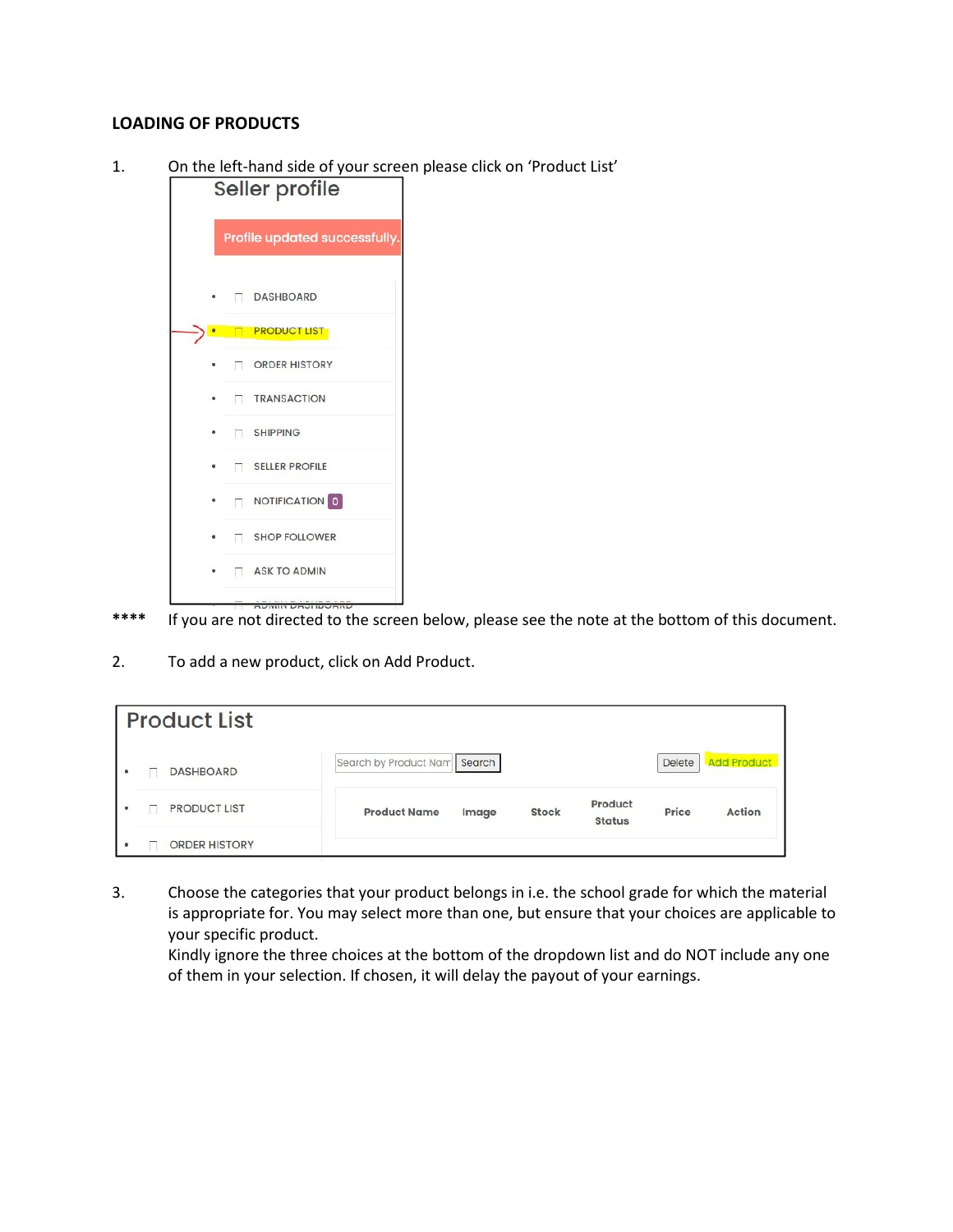| Product<br>categories | $*$ Gr 7 $*$ Gr 8 $*$ Gr 9                 |  |
|-----------------------|--------------------------------------------|--|
|                       | Gr <sub>8</sub>                            |  |
| <b>Product Type</b>   | Gr 9                                       |  |
|                       | Gr <sub>R</sub>                            |  |
|                       | iSoftWe Store メ                            |  |
|                       | Learner911 Previous Teacher911 Assessments |  |
|                       | Revision Ebooks/Hersiening Eboeke          |  |

Click on Next

4. Give your product a name e.g. 2020 English HL Gr 12 Resource Pack: Hamlet. Give a description of your product e.g. what it consists off, what is included or excluded etc.

| Product Name*                               |  |                                                                                                                                                                             |  |  |  |           |  |
|---------------------------------------------|--|-----------------------------------------------------------------------------------------------------------------------------------------------------------------------------|--|--|--|-----------|--|
| <b>About Product</b><br><b>91</b> Add Media |  | Caldera Form                                                                                                                                                                |  |  |  |           |  |
| Paragraph                                   |  | $\mathbf{v}$ <b>B</b> $I$ $\equiv$ $\equiv$ $\mathbf{K}$ <b>E</b> $\equiv$ $\equiv$ $\mathbf{E}$ $\equiv$ $\mathbf{E}$ $\equiv$ $\mathbf{K}$<br>Bulleted list (Shift+Alt+U) |  |  |  | <b>ER</b> |  |
|                                             |  |                                                                                                                                                                             |  |  |  |           |  |

5. Please ignore the Product Thumbnail – a product image must be loaded somewhere else.



6. Product SKU

Please insert a unique number/text reference for this product e.g. 2020 English HL Gr 12 Resource Pack: Hamlet – 1 and the next product you load: 2020 English HL Gr 12 Resource Pack: Hamlet – **2** etc.

Product SKU \* @ 2020 English HL Gr 12 Resource Pack: Hamlet - 1

**SKU Is OK**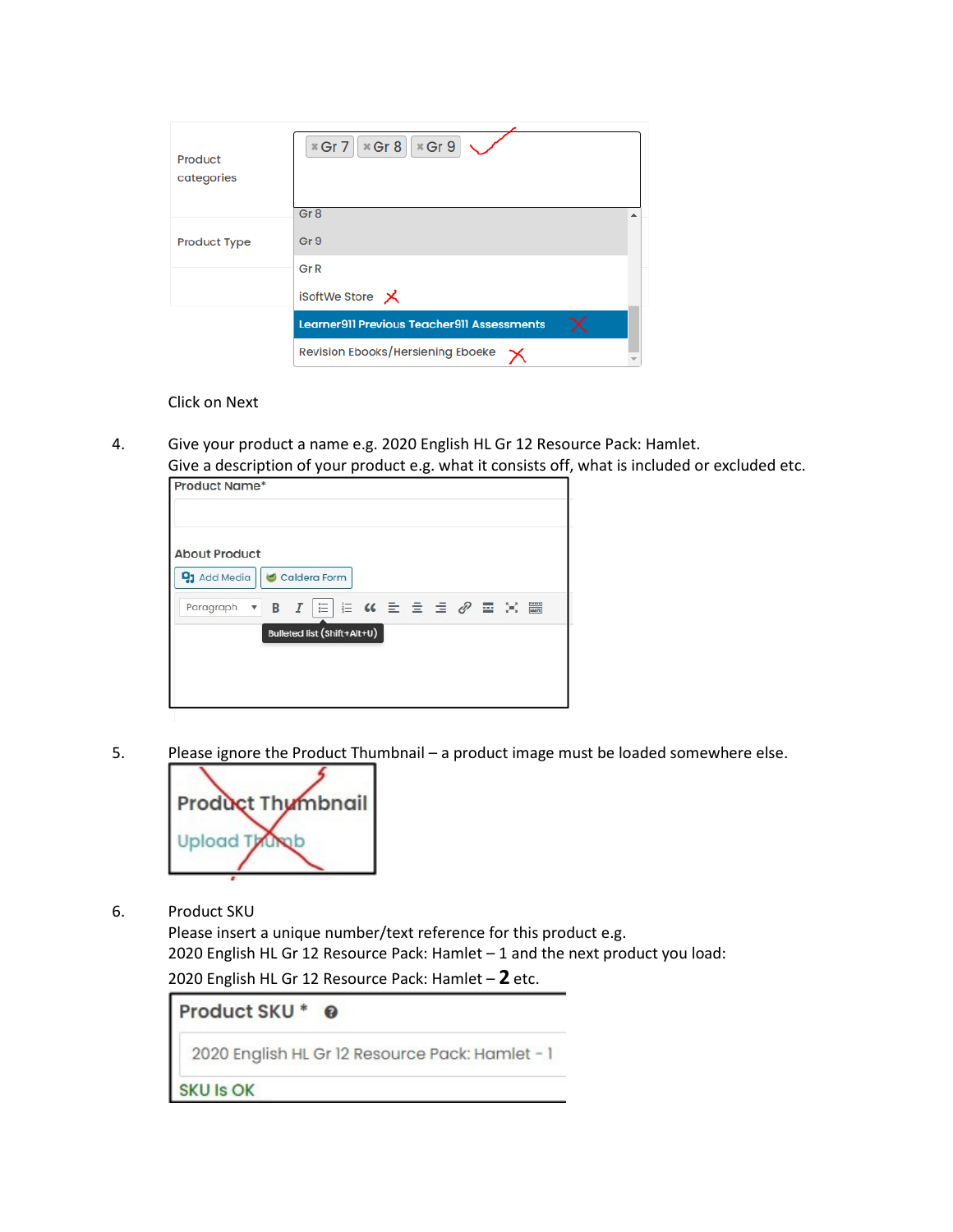7. Please insert the selling price of your product.

This is the price the customer will pay. You will receive this amount minus 25%. Regular prices may not be lower than R10.

Please ignore the Sale Price for now - it is a functionality that will be added at a later stage.

| <b>Regular Price*</b> |  |
|-----------------------|--|
| 13                    |  |
| <b>Sale Price</b>     |  |
|                       |  |

8. Insert a short description for your product, or alternatively, copy the 'About Product' details and paste it here.

| <b>Product Short Description</b>    |  |  |  |  |  |  |  |    |
|-------------------------------------|--|--|--|--|--|--|--|----|
| Paragraph v B I E E K E E E @ E X E |  |  |  |  |  |  |  |    |
|                                     |  |  |  |  |  |  |  |    |
|                                     |  |  |  |  |  |  |  |    |
|                                     |  |  |  |  |  |  |  |    |
|                                     |  |  |  |  |  |  |  |    |
|                                     |  |  |  |  |  |  |  |    |
|                                     |  |  |  |  |  |  |  |    |
| P                                   |  |  |  |  |  |  |  | á. |
| Save                                |  |  |  |  |  |  |  |    |

Click Save

9. The page will refresh, and you will notice that more buttons have been added to the top:

| Edit<br>Inventory | Shipping | <b>Linked Products</b> | <b>Attributes</b> | <b>Product Status</b> |
|-------------------|----------|------------------------|-------------------|-----------------------|
| Inventory:        | Ignore   |                        |                   |                       |
| Shipping:         | Ignore   |                        |                   |                       |
| Linked Products:  | Ignore   |                        |                   |                       |
| Attributes:       | Ignore   |                        |                   |                       |

Click on **Product Status**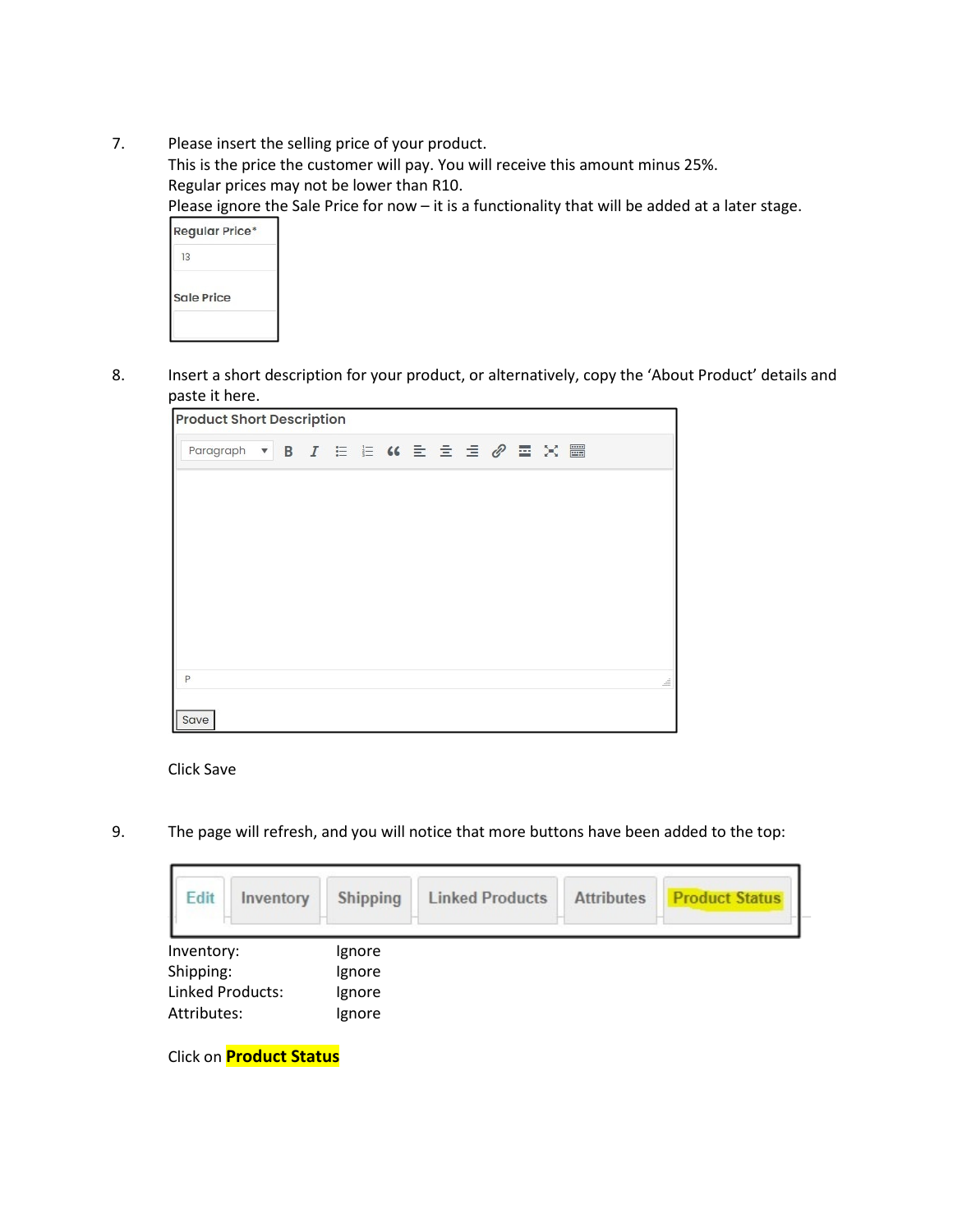### Tick BOTH 'Virtual' and 'Downloadable Product'

| Edit           | Inventory                    | <b>Linked Products</b> | <b>Attributes</b> | <b>Product Status</b> |
|----------------|------------------------------|------------------------|-------------------|-----------------------|
|                | <b>Product Status: Draft</b> | Edit                   |                   |                       |
| <b>Virtual</b> |                              |                        |                   |                       |
|                |                              |                        |                   |                       |
|                | <b>Downloadable Product</b>  |                        |                   |                       |

# **NB!! Click on 'Edit':**

| Edit                            | Inventory                     | <b>Linked Products</b> | <b>Attributes</b> | <b>Product Status</b> |  |
|---------------------------------|-------------------------------|------------------------|-------------------|-----------------------|--|
|                                 | <b>Product Status : Draft</b> | Edit                   |                   |                       |  |
| Draft                           |                               |                        |                   |                       |  |
| OK Cancel                       |                               |                        |                   |                       |  |
| Virtual<br>$\blacktriangledown$ |                               |                        |                   |                       |  |
| ✓                               | <b>Downloadable Product</b>   |                        |                   |                       |  |

# **and select 'Online' and click 'OK'**

| <b>Product Status: Draft</b> | Fd |
|------------------------------|----|
| Online                       |    |
| <b>K</b> Cancel              |    |

You will receive the following email: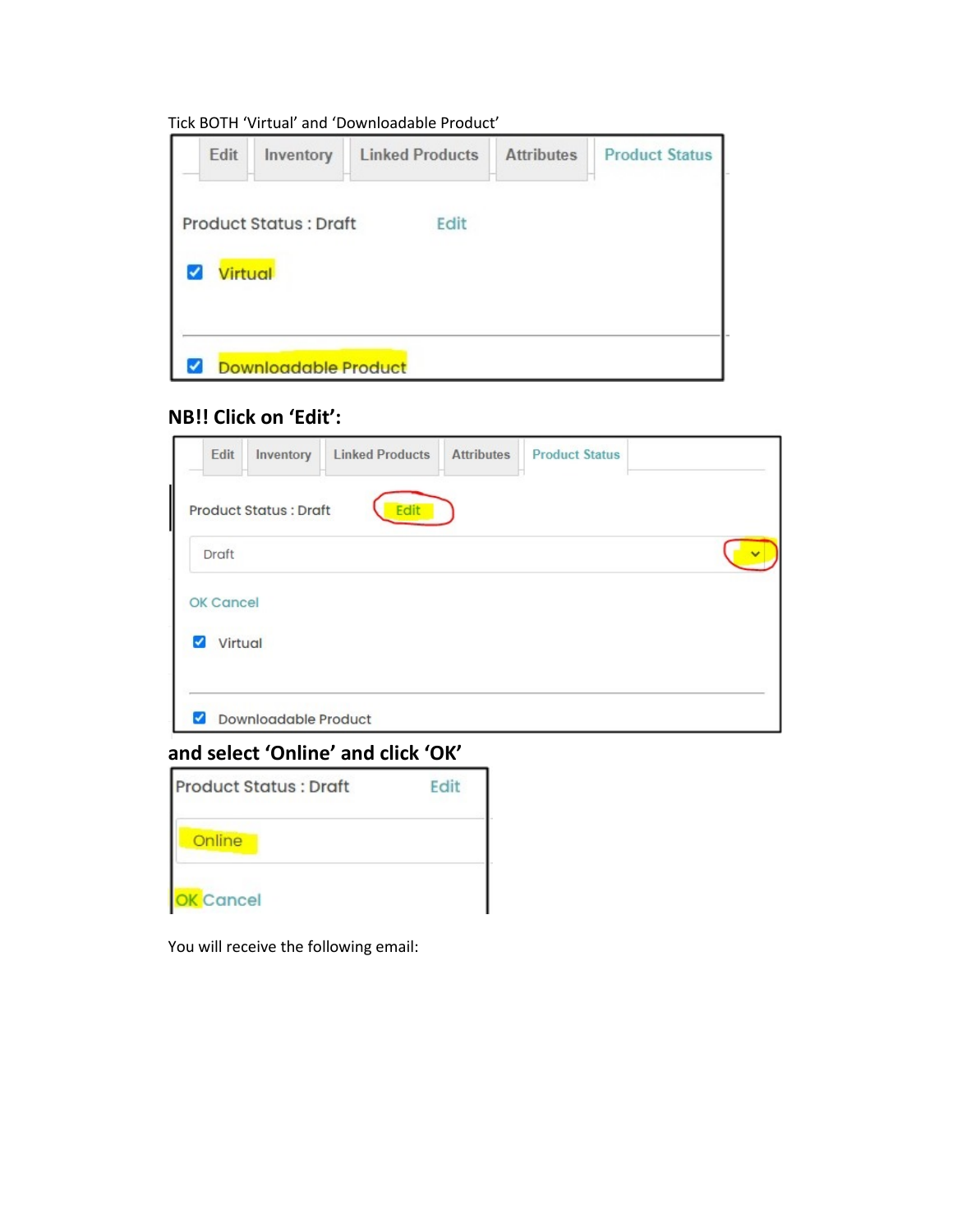

10. Click on 'Add File' to upload the product you are selling.

| <b>Downloadable files</b> |                 |
|---------------------------|-----------------|
| <b>Name</b>               | <b>File URL</b> |
| <b>Add File</b>           |                 |

Add the actual 'File name' of your product as it is saved on your PC. **Ignore 'File URL'** – this will be added automatically when you upload your product. Click 'Choose file.

| Downloadable files |                 |             |
|--------------------|-----------------|-------------|
| <b>Name</b>        | <b>File URL</b> |             |
| File name          | http://         | Choose file |

Drag and drop the file (product) you want to upload OR click on 'Select Files' and upload the product from your PC's file directory.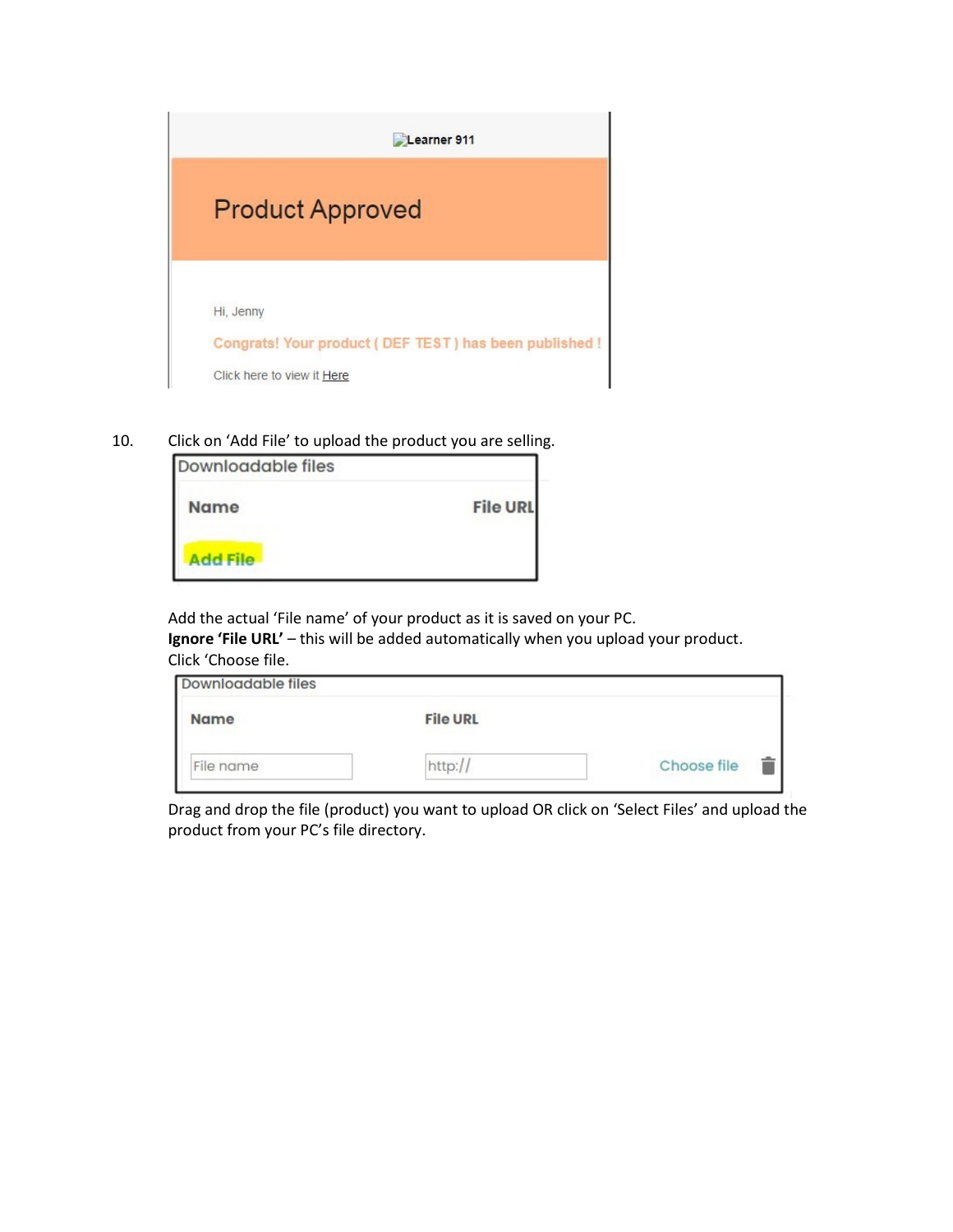| Choose file                |                                   |
|----------------------------|-----------------------------------|
| Upload Files Media Library |                                   |
|                            |                                   |
|                            |                                   |
|                            |                                   |
|                            |                                   |
|                            |                                   |
|                            | 992729339112                      |
|                            | Drop files to upload              |
|                            | $\alpha$                          |
|                            | Select Files                      |
|                            | Maximum upload file size: 138 MB. |
|                            |                                   |
|                            |                                   |
|                            |                                   |
|                            |                                   |
|                            |                                   |
|                            |                                   |
|                            |                                   |
|                            |                                   |
|                            | <b>Start To Life.</b>             |

The following page will appear with the product you uploaded already ticked. It is important that this file name is the SAME as the file name you added earlier.

| ORGANOGRAM.docx |  |
|-----------------|--|

Click on 'Insert' file URL' in the bottom right-hand corner of the page.



You will see that the 'File URL' is now also filled in.

**File URL** 

https://learner911.co.za/

11. Ignore the Download limit and Download expiry.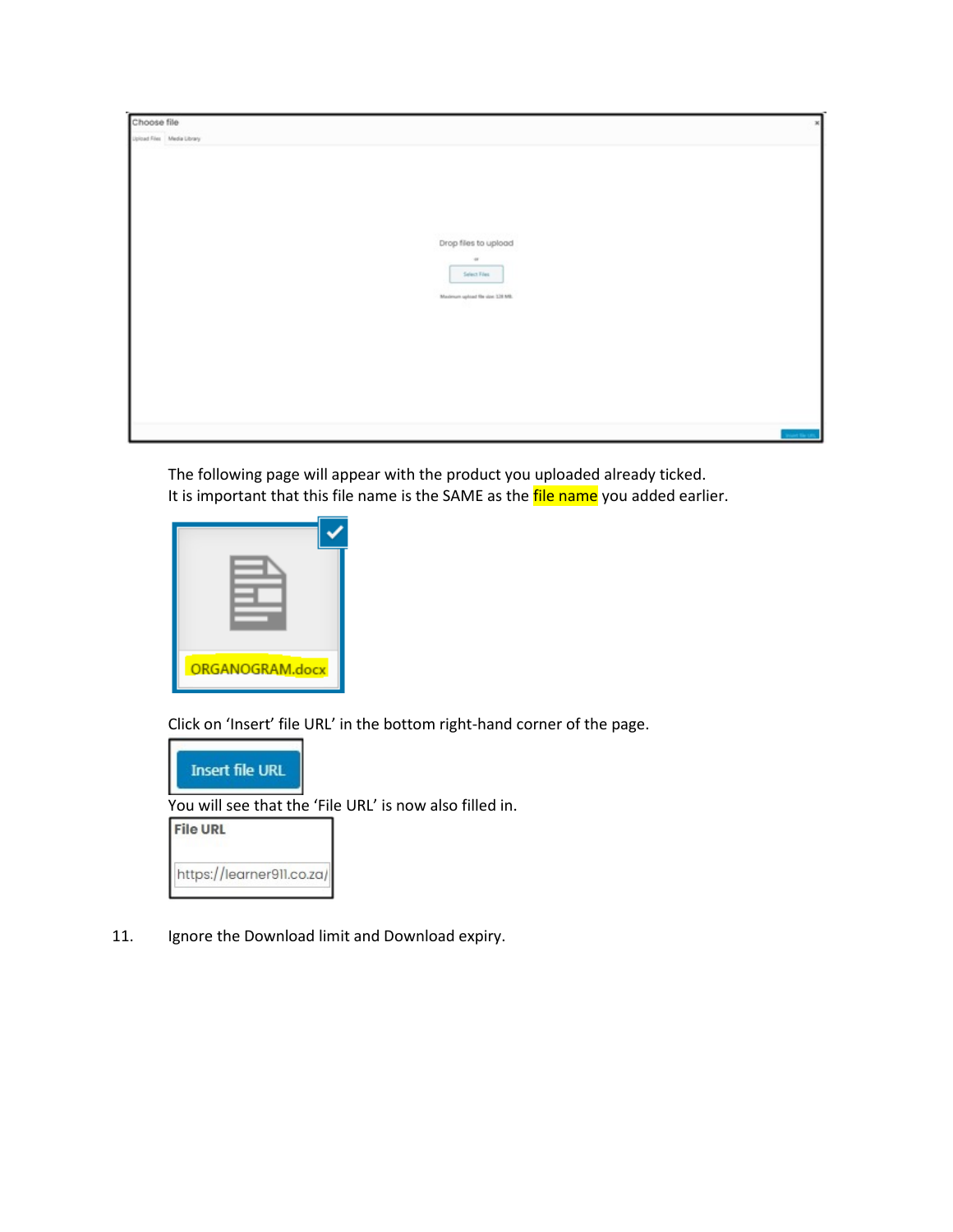| Download limit                                                           |  |
|--------------------------------------------------------------------------|--|
| Unlimited                                                                |  |
| Leave blank for unlimited re-downloads.                                  |  |
| Download expiry                                                          |  |
| Never                                                                    |  |
| Enter the number of days before a download link expires, or leave blank. |  |

12. Add an image for your product



- 13. Click 'Update
- 14. You will receive an email that your product has been published.

| Learner 911                                                                                      |
|--------------------------------------------------------------------------------------------------|
| <b>Product Approved</b>                                                                          |
| Hi, Comp<br>Congrats! Your product (ABC TEST) has been published !<br>Click here to view it Here |

\*\*\*\*\*\*\*\*\*\*\*\*\*\*\*\*\*\*\*\*\*\*\*\*\*\*\*\*\*\*\*\*\*\*\*\*\*\*\*\*\*\*\*\*\*\*\*\*\*\*\*\*\*\*\*\*\*\*\*\*\*\*\*\*\*\*\*\*\*\*\*\*\*\*\*\*\*\*\*\*\*\*\*\*\* **\*\*\*\*** If you see the following screen please click on **Seller dashboard** and select **'Default Seller Dashboard**